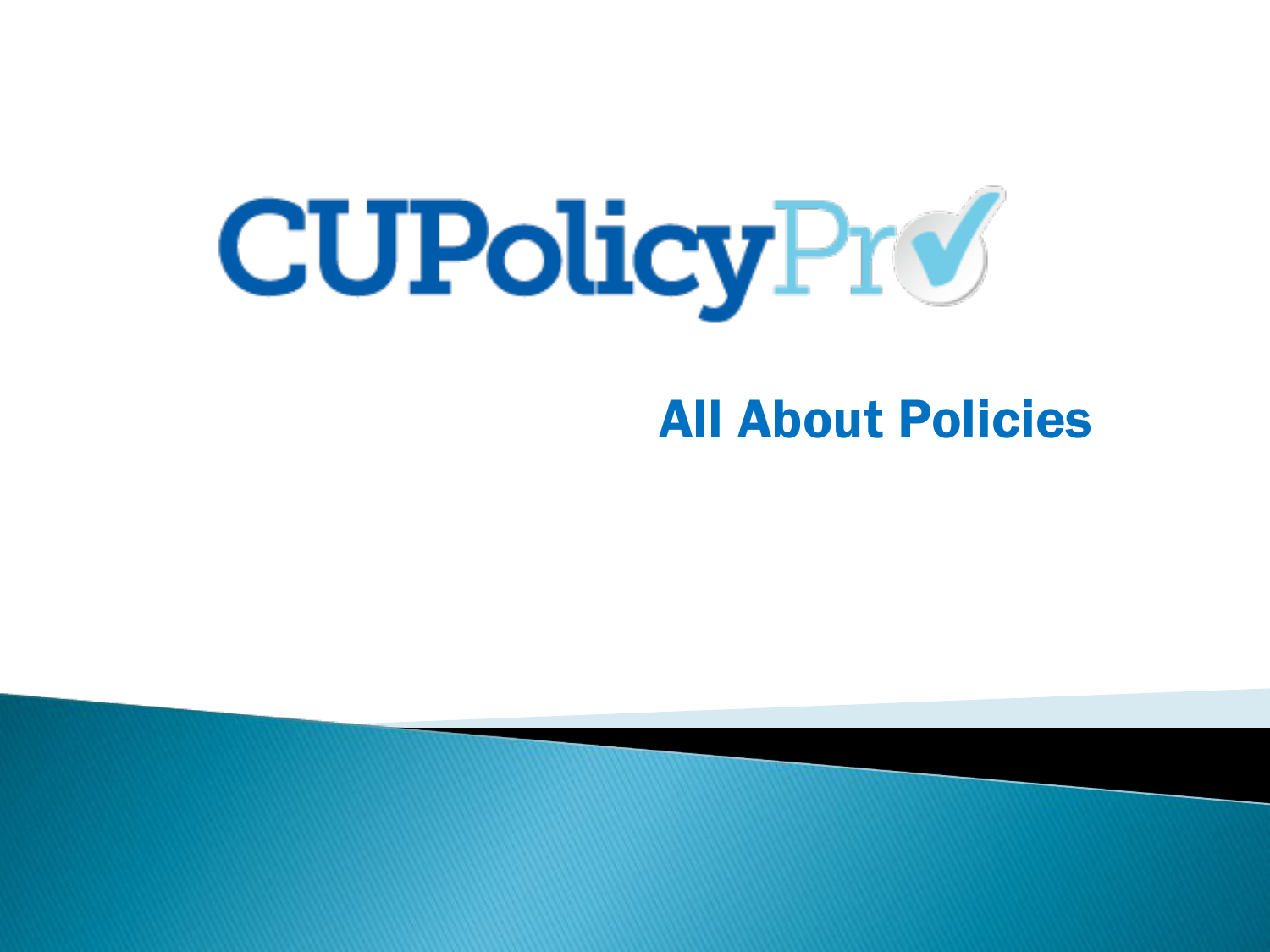## How Credit Unions Use CU PolicyPro

- **Model policy resource center**
- ▶ Policy management system
	- Model policy resources center
	- Creating, storing, and distributing policies
	- Auditing and Maintenance
	- Policy Review Assignments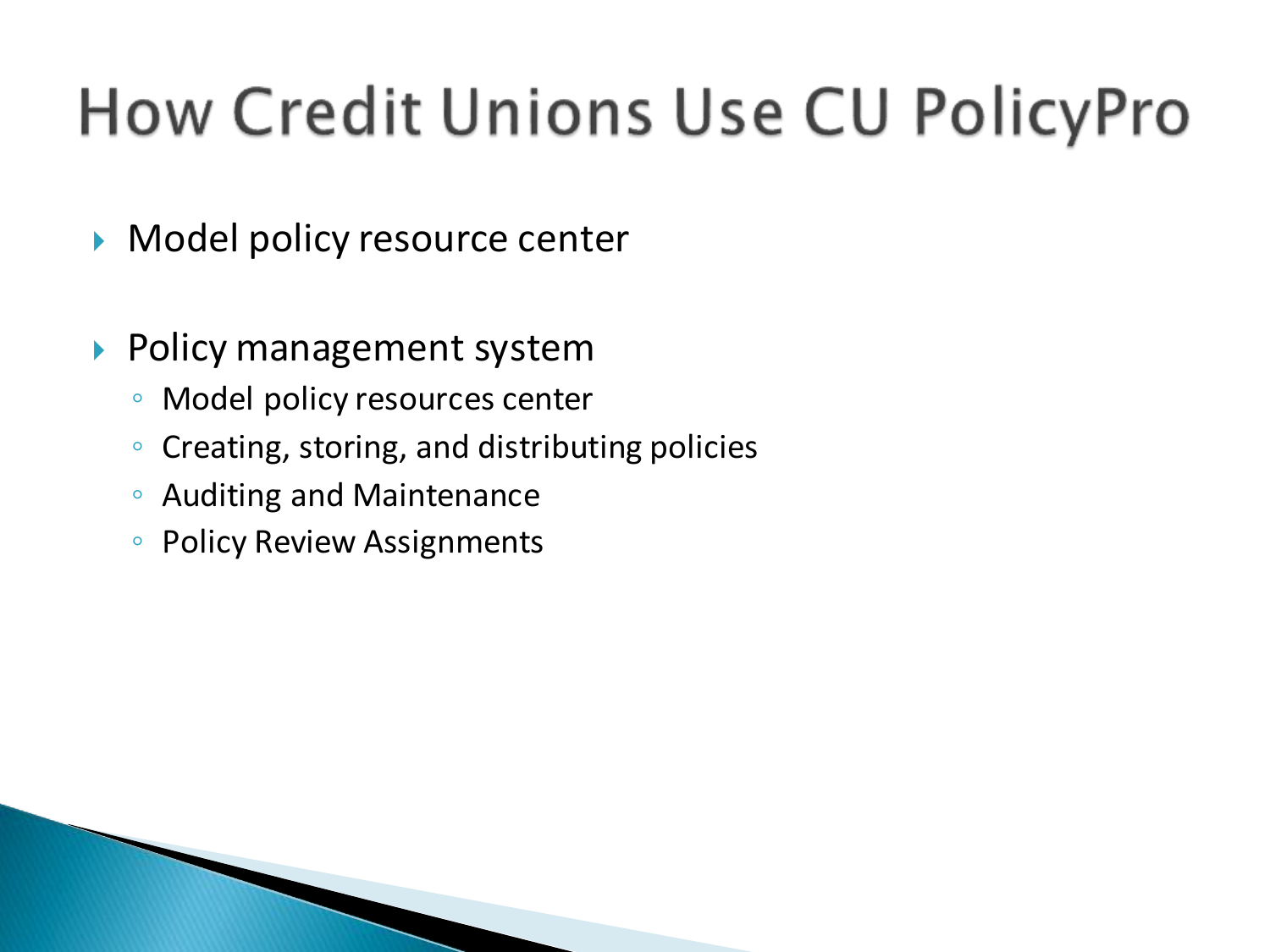# Terminology

- **Model Policies/Model Policies Manual**. Policy templates created and updated in response to federal law.
- **CU Policies/CU Policies Manual**. The credit union's own policies which can be customized and managed using the policy management tools.
- **Published Manual**. A point-in-time document including several CU Policies
- **Key Fields**. Specific credit union information defined and used in the policies as part of the customization process.
- **Administration/Administration Area**. The area of CU PolicyPro where the credit union's policies are managed, published, and distributed.
	- In addition, resources are uploaded, assignments are created, and users are managed in this area.
- **User Groups/Groups.**Created and assigned in the *Users* area, groups provide additional access rights to non-admin users.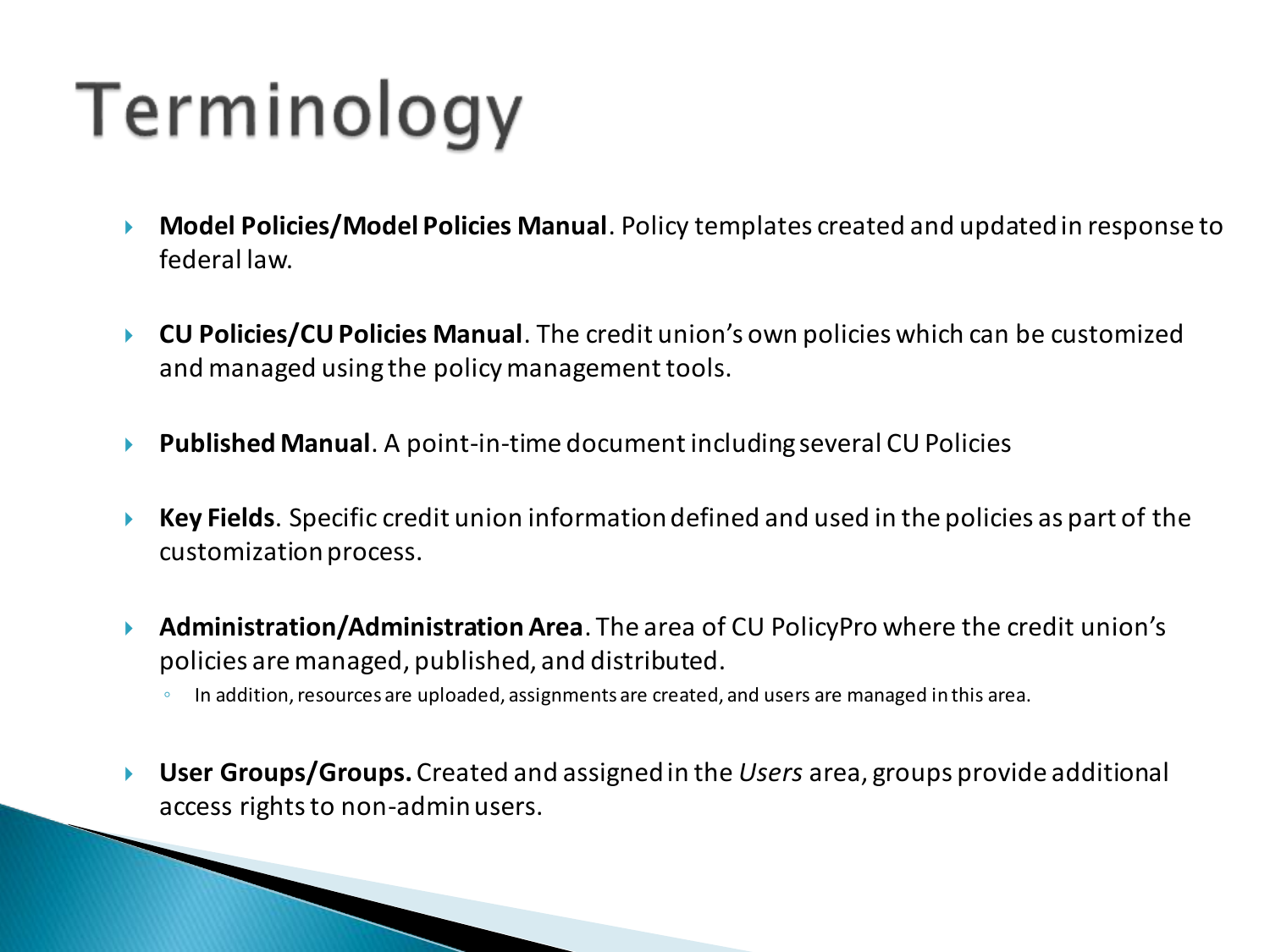## User Access Levels as they relate to Policies

#### **Default Access Levels**

- **Admin** full, unrestricted access to perform any function in CU PolicyPro.
- **Editor** full, unrestricted access to perform any function related to CU Policies (view/add/edit/delete/publish/archive) and can see all published manuals.
- **\*Reviewer**  full, unrestricted access to **view** all policies and can see all published manuals.
- **\*Basic** view access to model policies and published manuals available to all users
- **\*Limited**  view published manuals available to all users

\*these access levels can be augmented with *User Groups* to provide viewing access to specific published manuals and/or to add additional rights to policies (view/add/edit/publish/archive)